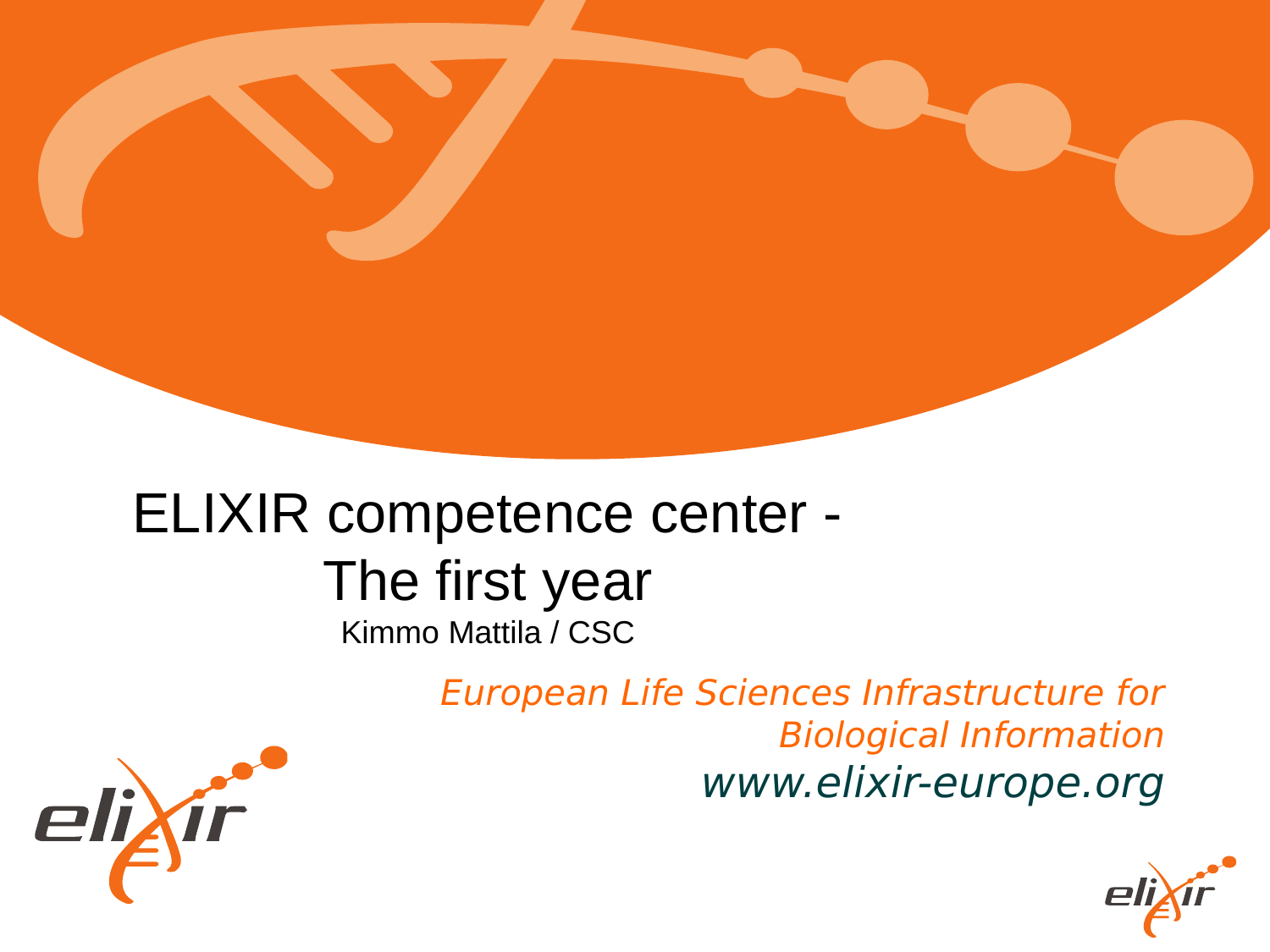### ELIXIR competence center

• **ELIXIR**: Research infrastructure focused on life science data. Supported by EBI and 18 European countries



• The **ELIXIR competence center** ( part of EGI-Engage project) aims to facilitate and promote usage of EGI resources among ELIXIR and molecular biology research community.



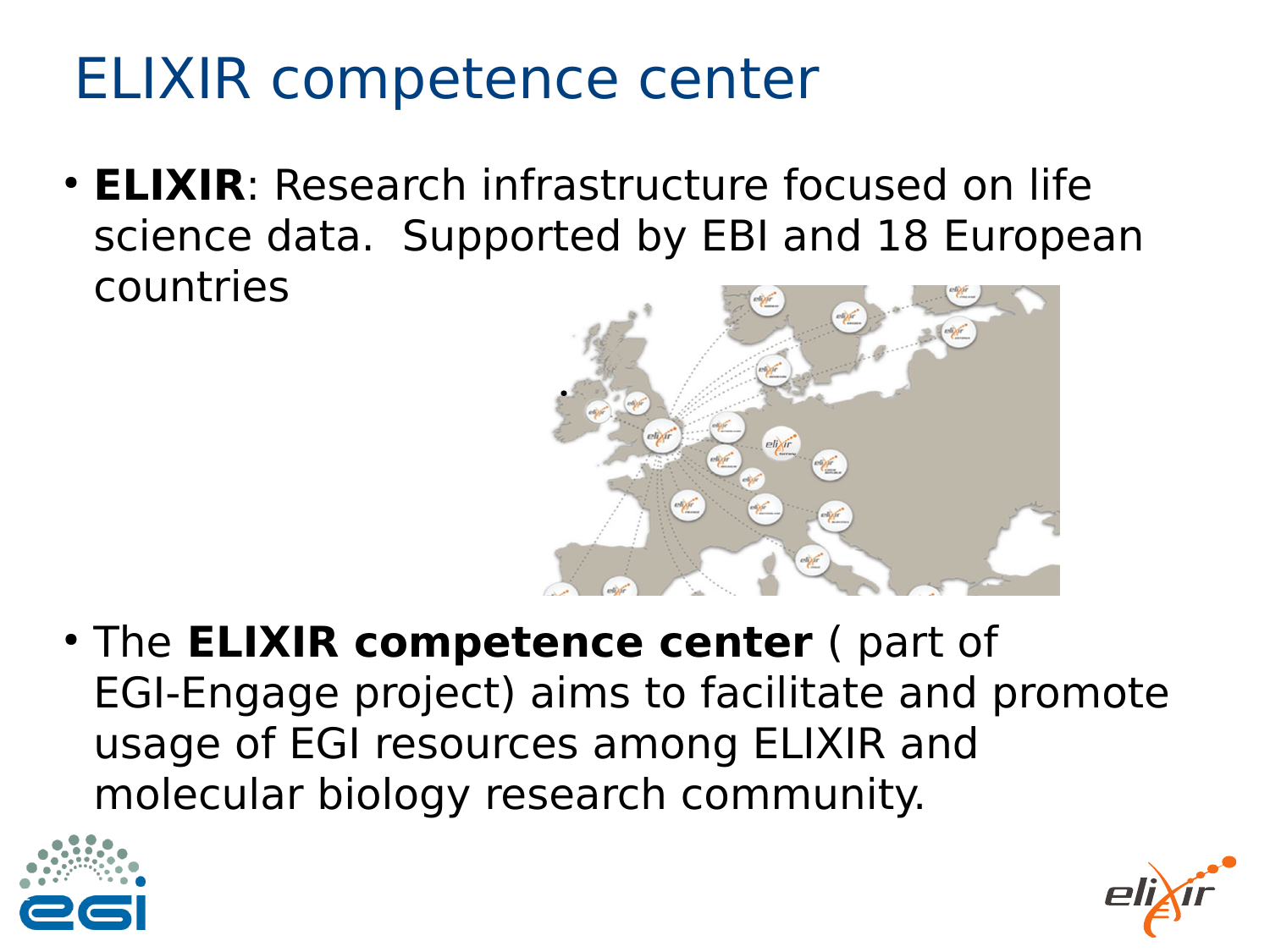# **ELIXIR CC members**

- CESNET (https://www.cesnet.cz/)
- CNRS IFB-core (https://www.france-bioinformatique.fr)
- CSC ( [http://www.csc.f](http://www.csc.fi/))
- EMBL-EBI (http://www.ebi.ac.uk/)
- GRNET (https://grnet.gr/en/)
- SurfSARA (https://www.surf.nl/over-surf/werkmaatschappijen/surfsara)

CSC

 Other collaborators: (Open Science Grid, other ELIXIR nodes)

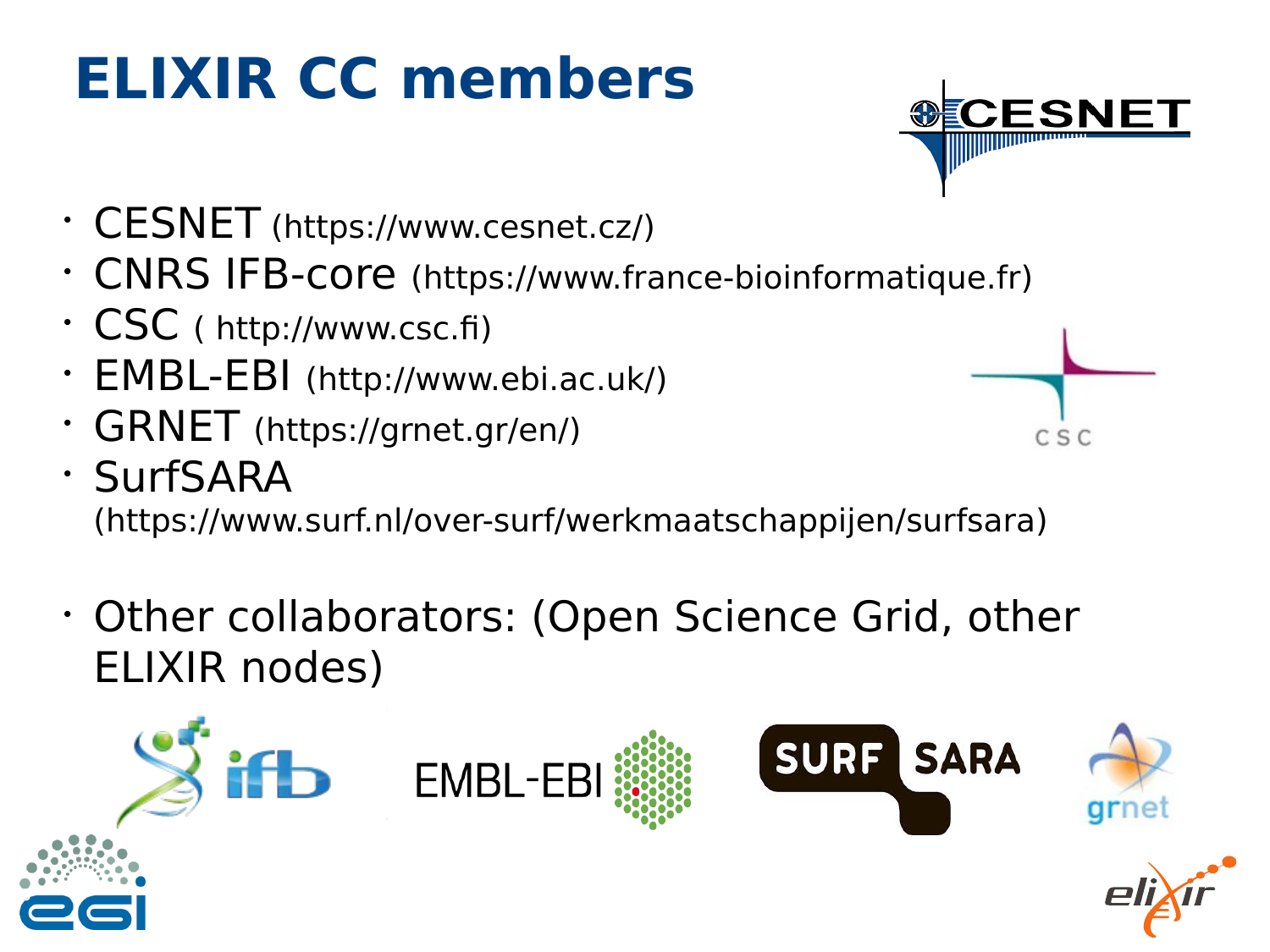## **The ELIXIR Compute Platform**

A common compute platform to support ELIXIR-EXCELERATE H2020use cases. Later on other users.



4

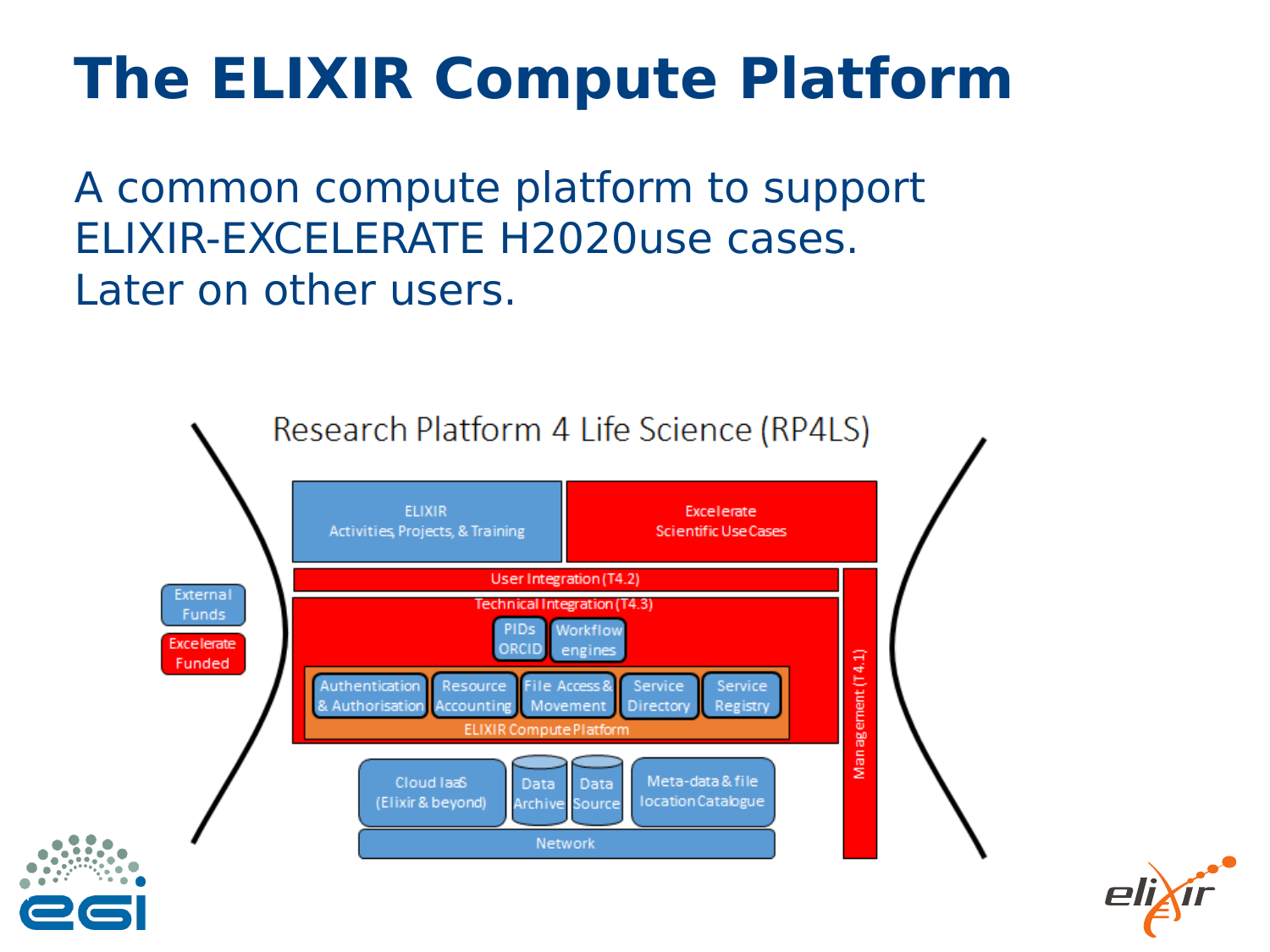# **The ELIXIR Compute Platform**

A coherent collection of services and technologies that allow effective production bioniformatics services

- Computing (**cloud** & HTC)
- Storage and Data transfer
- **Authentication and authorization**
- **Applications and tools**

**EGI**, **EUDAT**, **PRACE**, and **GEANT** are among potential service providers.



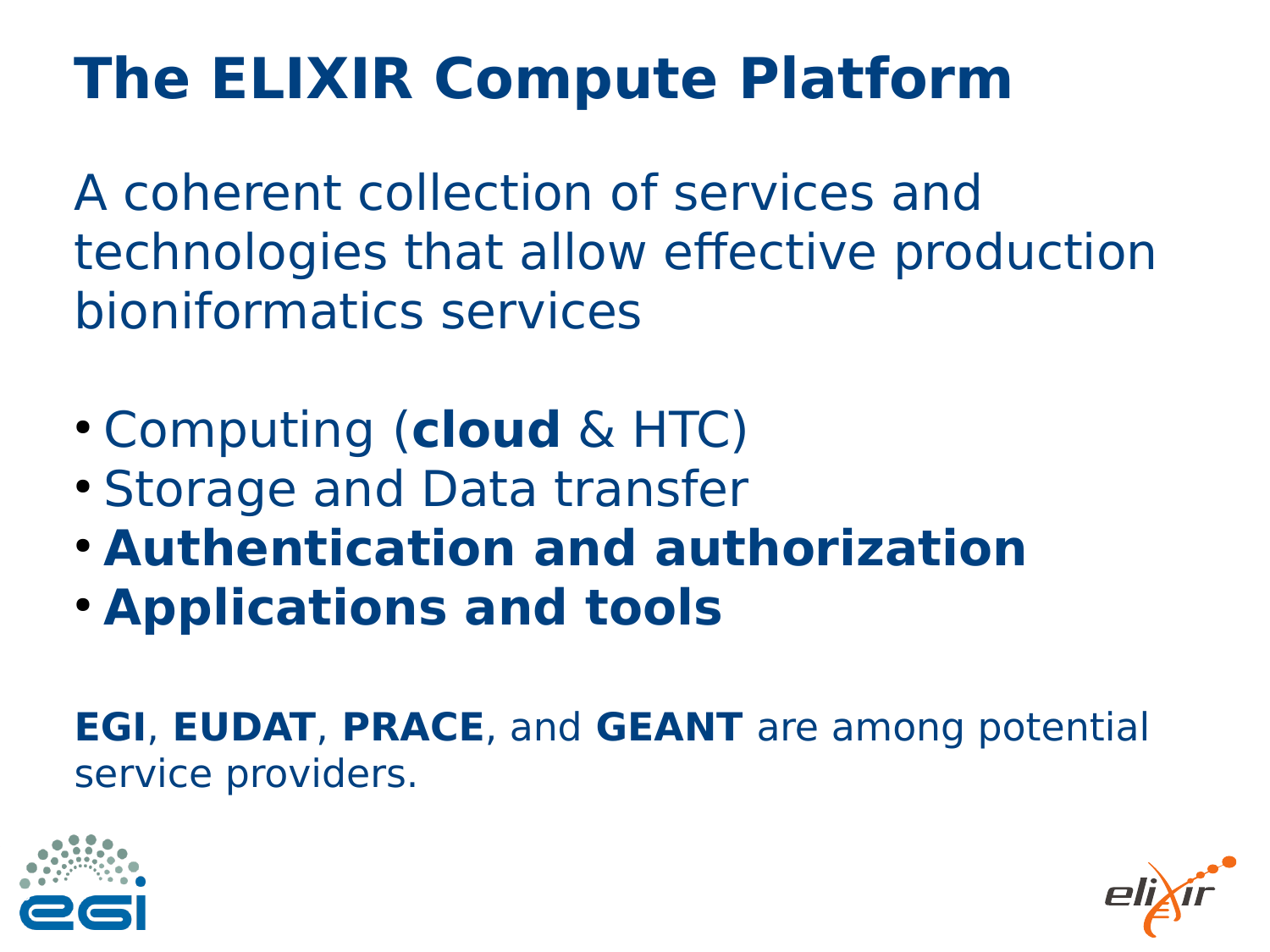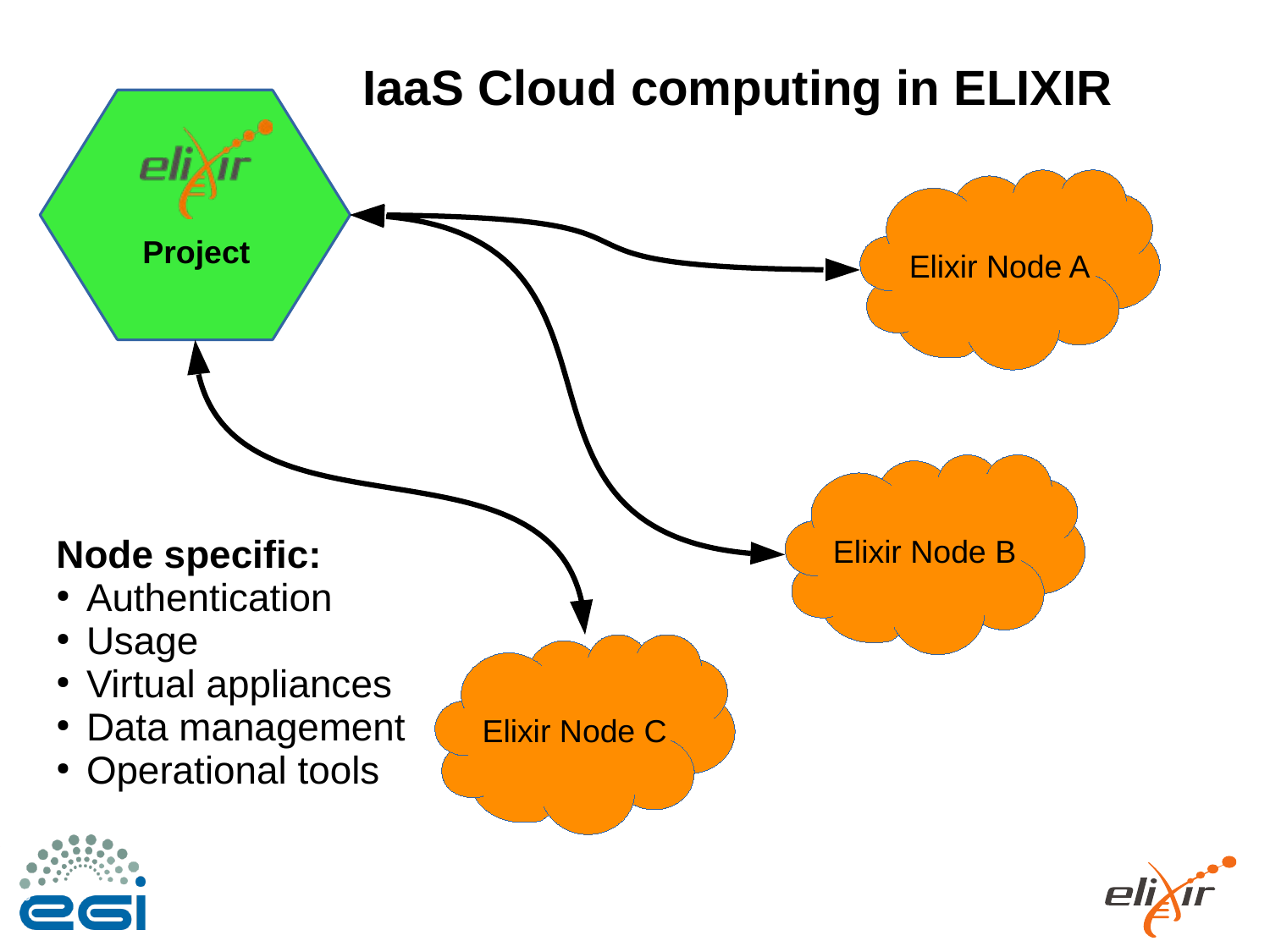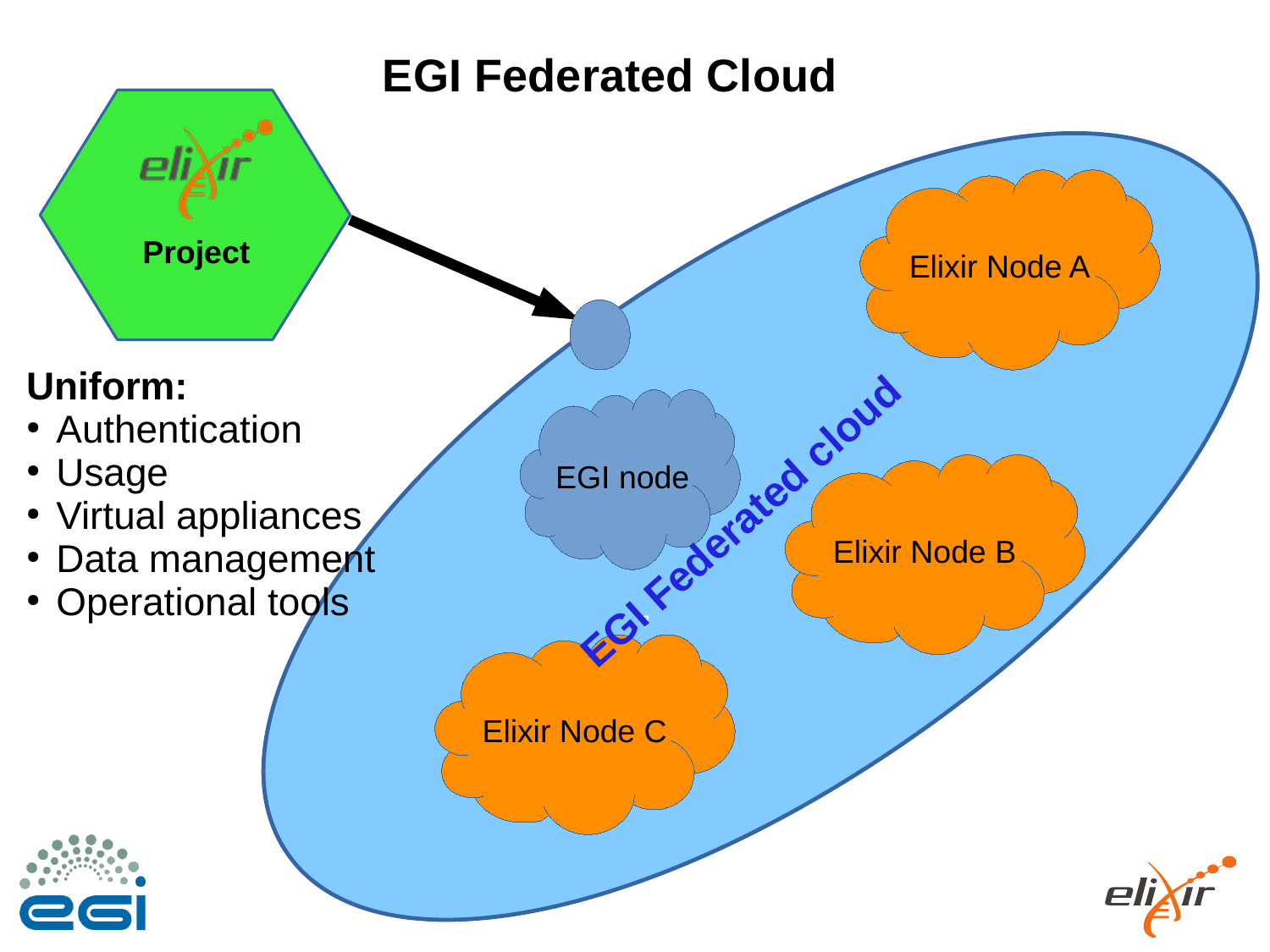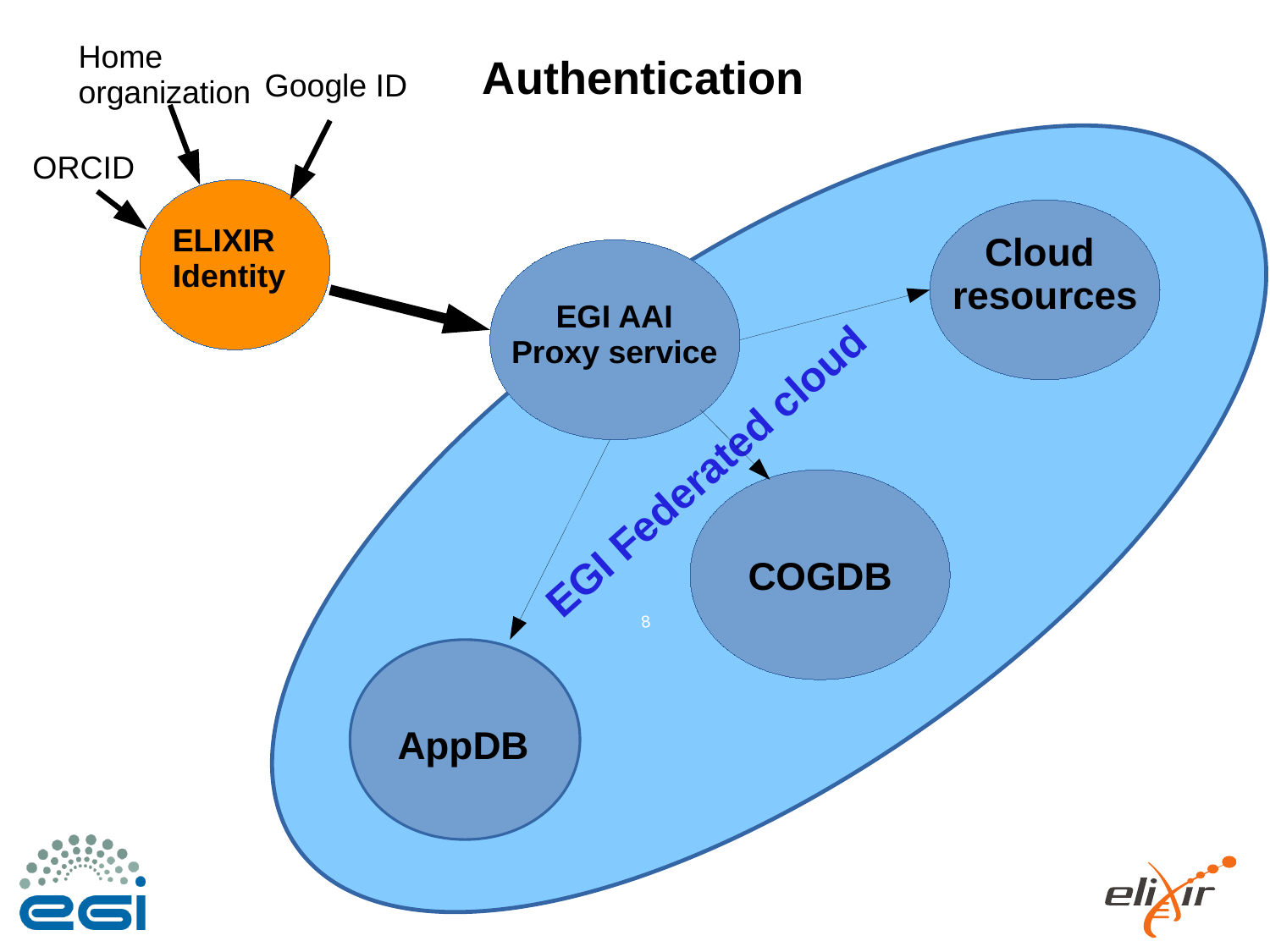# **ELIXIR CC – First year**

- 5 Use cases selected, testing ongoing
- Providing services to EGI Federated Cloud.
	- Best practices and experiences
- Authentication and authorization:
	- Interoperability between ELIXIR AAI and EGI AAI
	- ELIXIR VO established



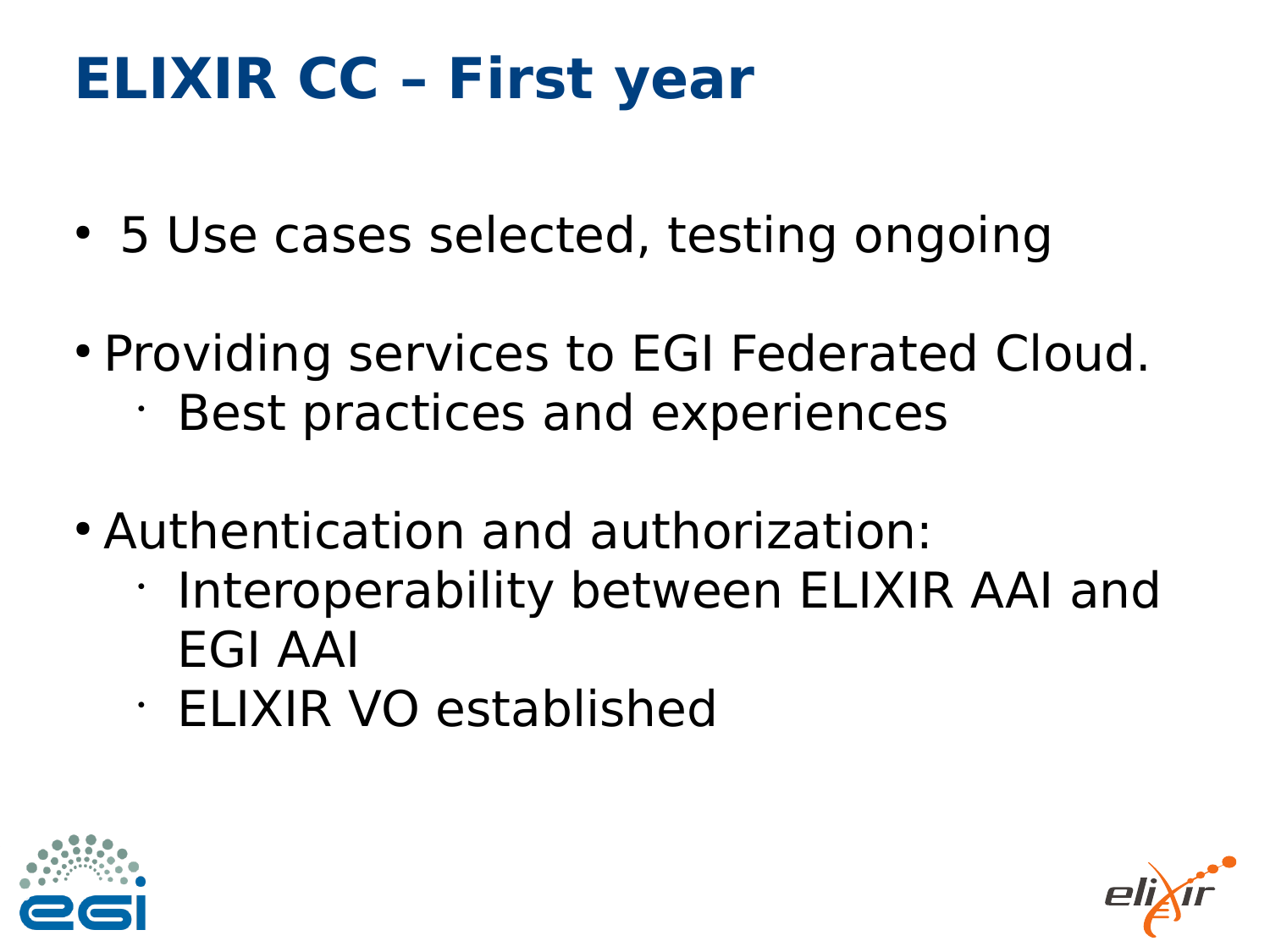# **ELIXIR CC – First year**

• EGI Federated Cloud integration performed and documented in

#### **OpenStack**, **OpenNebula** and **Synnefo**  platforms.

• Still only 3 out of 6 CC members are providing resources for EGI Federated Cloud.

#### **Issues to solve**

- Technical requirements and conflicts
- Resource allocation an user policy



l

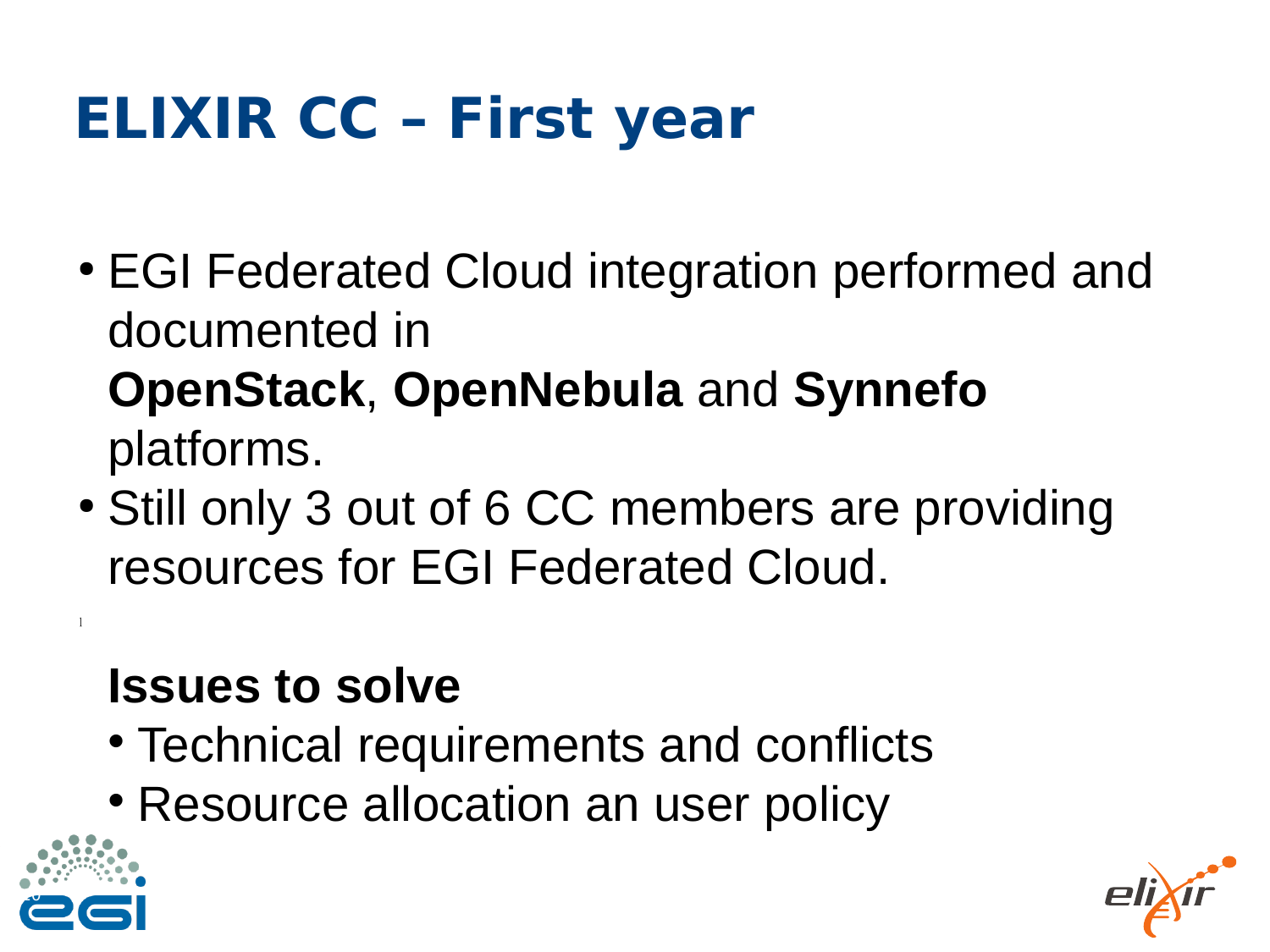## **Scientific Use cases**

Use cases are used to promote, guide and test the integration between EGI and ELIXIR communities

- **cBioPortal replication**: Docker container to distribute cBioPortal tools and datasets (cancer PDX models) within EGI Federated Cloud. Under prepatation.
- **Marine Metagenomics**: Virtual cluster environment set up in the OpenStack cloud at CSC. Next: adding the MetaPIPE analysis pipeline. Testing/building the compatibility with the EGI Federated Could.
- **Insyght Comparative Genomics visualization tool** Local cloud installation ready, next testing EGI Federated Cloud
- **PhenoMeNal project:** Virtualized EGI compatible applications for metabolomics data analysis

#### ● **JetStream interoperability**

11

building interoperability between JetStream, EGI and Elixir